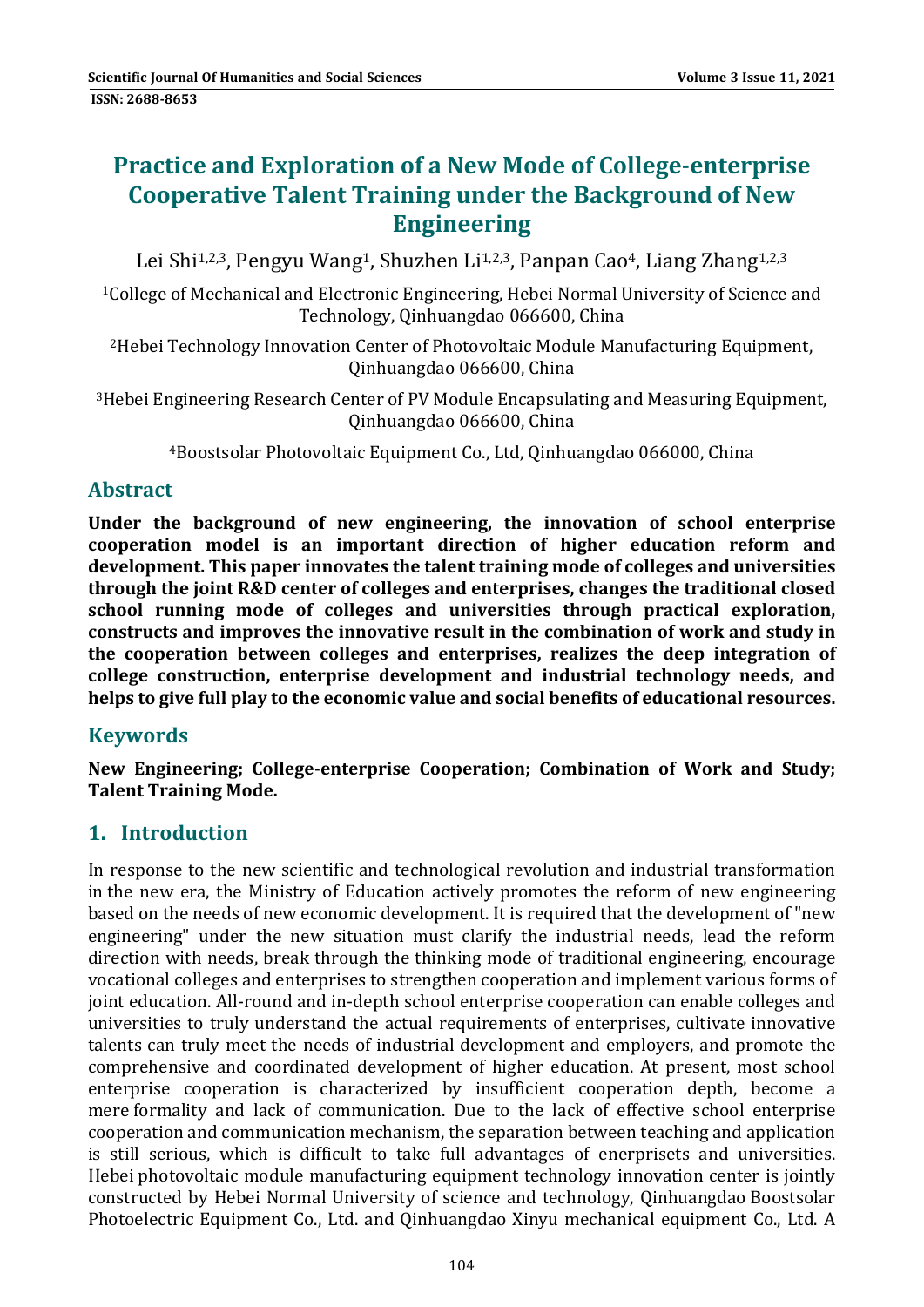long-term effective cooperation and communication mechanism shall be established between the University and the co-construction unit. With the project construction as the carrier, during the construction period of the innovation center, both parties shall establish a mechanism for talent exchange and training, provide technical training to the personnel of the technology innovation center from time to time, and jointly take charge of talent training and introduction to improve the quality of talents. The supporting unit and the co-construction unit share the resources of the technological innovation center, and also jointly undertake the construction and maintenance of the technological innovation center. Both parties share responsibilities and rights and are jointly responsible for the technological innovation center.

Based on China's national conditions, regional economic and social development and the current situation of practical education in Colleges and universities, relying on the school enterprise joint technological innovation center, this paper explores a multi-channel, multilevel and multi-mode comprehensive training system of school enterprise cooperation and work study combination, and comprehensively improves students' knowledge system, practical ability and quality structure with the combination of theory and practice, Provide reference ideas for the further promotion of school enterprise cooperation in higher education.

#### **2. Explore a New Talent Training Mode of School Enterprise Cooperation under the Background of New Engineering**

**2.1. To Build a New Model of School‐enterprise Cooperation in Personnel Training**



**Fig 1.** New mode of talent training in School-enterprise cooperation

The development of enterprises needs the support of talents. Effective School-enterprise cooperation can deliver a large number of high-level technical and skilled talents and the latest technical research results to the region, improve the overall quality of regional talents and promote the rapid development of regional economy. In this paper, relying on the platform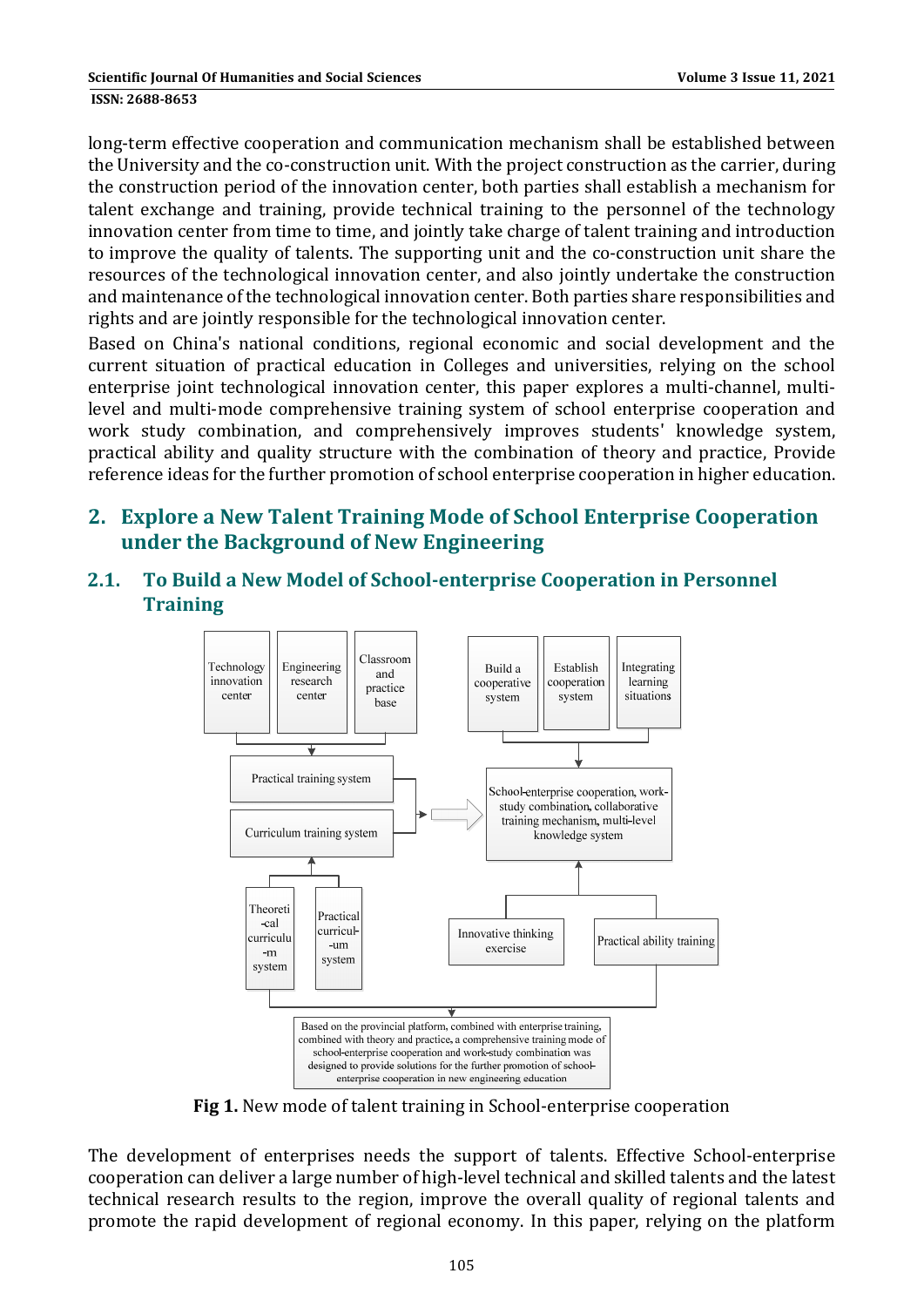advantage of Hebei Normal University of Science and Technology, we implement an open, mobile and joint talent training mechanism. The demand for R&D and innovation comes from industrial development and technological progress. Based on the co-construction of the innovation center, we work together and cooperate deeply to complete the process of technology research and development and achievement transformation, and promote the reform of university talent training system on the basis of solving practical industrial technical problems. 

As shown in Figure 1, the new mode of talent training in School-enterprise cooperation applies provincial platform resources such as technology innovation center and engineering research center to practical teaching base by means of work-study combination and School-enterprise cooperation, and studies the problems existing in School-enterprise cooperation. Make full use of the educational resources of enterprises and industries, and organically combine classroom education with the production environment, so that students can acquire knowledge in extensive exchanges with enterprises and society, learn and apply knowledge in practice, improve their innovation ability in project development, and get the most effective exercise in the real productive training environment.

#### **2.2. Specific Implementation of the New Mode of Talent Training**

Establish a long-term and in-depth cooperation and exchange mechanism, take the project construction as the carrier, establish a talent exchange and training mechanism during the construction period of the innovation center, carry out technical training for the personnel of the technological innovation center from time to time, jointly take charge of talent training and introduction, and improve talent quality. The relying unit and the co construction unit share the resources of the technological innovation center, and also jointly undertake the construction and maintenance of the technological innovation center. Both parties share responsibilities and rights and are jointly responsible for the technological innovation center.

(1) Establish an effective mechanism of School-enterprise cooperation and communication, base on the joint construction of provincial R&D centers, base on the joint training of practical teaching bases and enterprises, and combine theory with practice, and design a multi-channel, multi-level and multi-mode comprehensive training mode of students' knowledge system, practical ability and quality structure, so as to provide solutions for the further promotion of School-enterprise cooperation in new engineering education.

(2) Study the technical development law and industrial development characteristics of photovoltaic module packaging industry, and explore the training needs of engineering talents in the new era; Research on the talent training mode of production-teaching integration of new engineering, hire engineers with rich engineering experience to guide students, and explore the industry-oriented talent training mechanism.

(3) With the product life cycle of "conception-design-transformation-application" as the carrier, the teaching chain from theoretical study, practical innovation, transformation and application to inquiry learning should be established, and innovative ideas should run through the whole process of practical teaching, and an innovative practical curriculum system based on knowledge application should be developed, so as to build and improve the position of training bases inside and outside the school in the teaching of work-study combination, so as to continuously cultivate practical ability.

## **3. Advantages of the New Mode of Talent Training**

This deeply integrated school running mode and talent training system solves the current educational situation of decoupling theory from practical application in traditional teaching, integrates the technology and talent resources of colleges and universities into social and